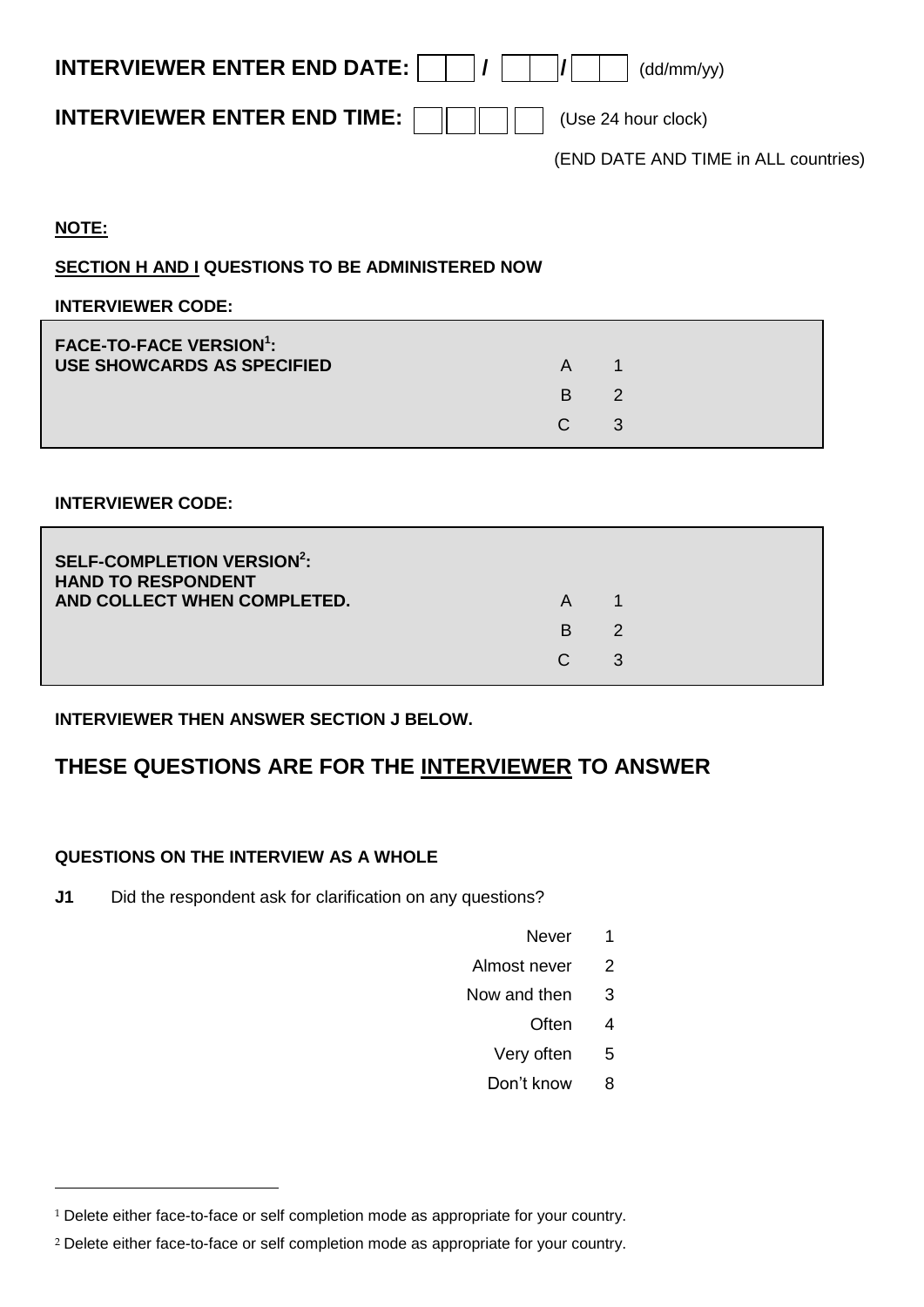- **J2** Did you feel that the respondent was reluctant to answer any questions?
	- Never<sub>1</sub>
	- Almost never 2
	- Now and then 3
		- Often 4
		- Very often 5
		- Don't know 8
- **J3** Did you feel that the respondent tried to answer the questions to the best of his or her ability?
- Never<sub>1</sub>
- Almost never 2
- Now and then 3
	- Often 4
	- Very often 5
	- Don't know 8
- **J4** Overall, did you feel that the respondent understood the questions?
	- Never<sub>1</sub>
	- Almost never 2
	- Now and then 3
		- Often 4
		- Very often 5
		- Don't know 8

**J5** Was anyone else present, who interfered with the interview?

| Yes       | ASK J6   |
|-----------|----------|
| <b>No</b> | GO TO J7 |

- **J6** Who was this? **Code all that apply.**
- Husband/wife/partner 1
- Son/daughter (inc. step, adopted, foster, child of partner) 2
	- Parent/parent-in-law/step-parent/partner's parent 3
		- Other relative 4
		- Other non-relative 5
			- Don't know 8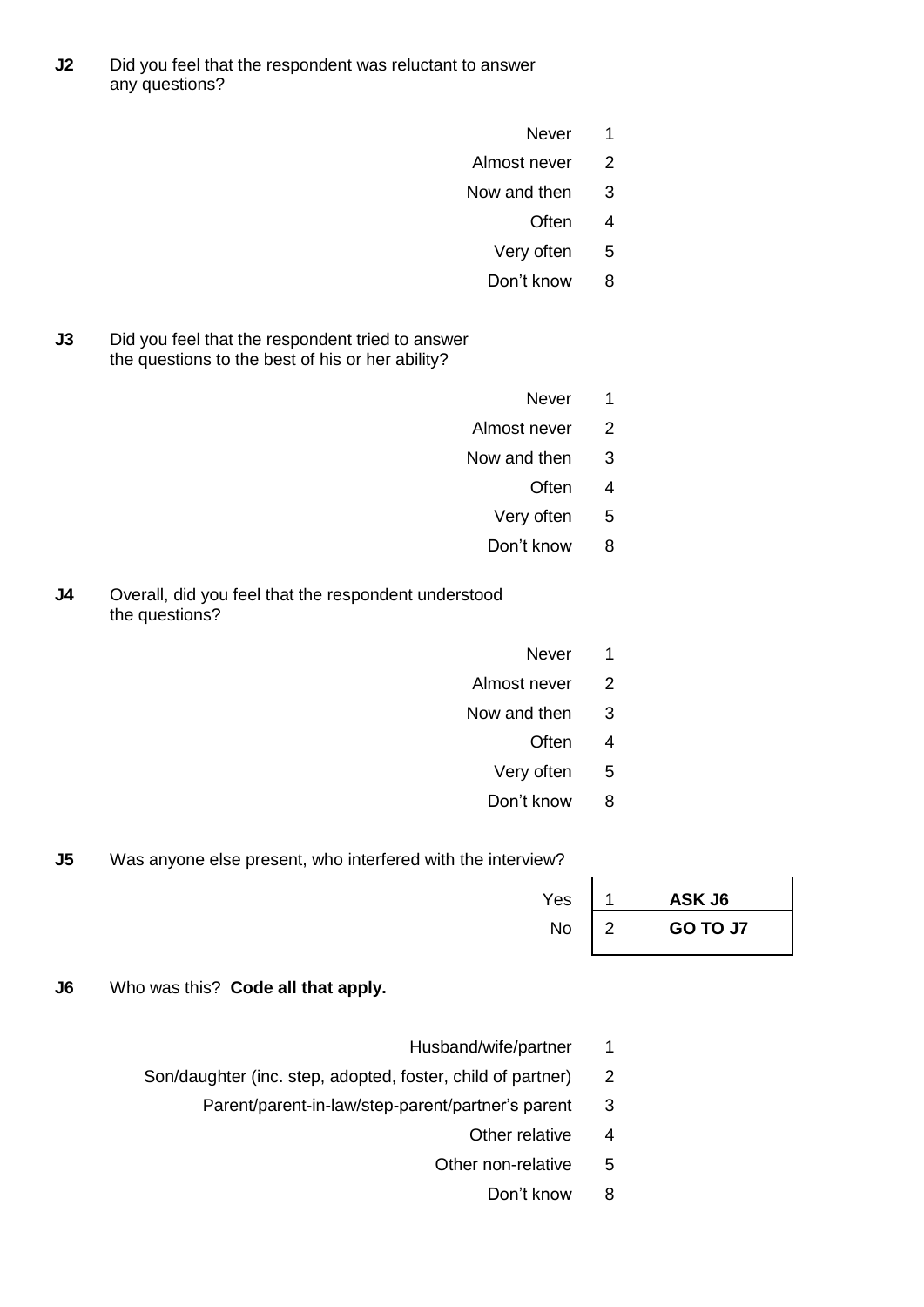| <b>J7</b> In which language was the interview conducted?<br>[use pre-specified ISO 639-2 codes for all languages that questionnaire is translated into] |                              |
|---------------------------------------------------------------------------------------------------------------------------------------------------------|------------------------------|
| [First language that questionnaire translated into] [appropriate ISO 639-2 code]<br>[Second language questionnaire translated into]<br>etc              | [appropriate ISO 639-2 code] |

**J8** Interviewer ID.**\_\_\_\_\_\_\_\_\_\_\_\_\_\_\_\_\_\_\_\_\_\_\_\_**

**NOTE: THIS NUMBER MUST BE EXCLUSIVE TO INDIVIDUAL INTERVIEWERS AND MUST NOT BE SHARED** 

**J9 If you have any additional comments on the interview, please write them in the space below.**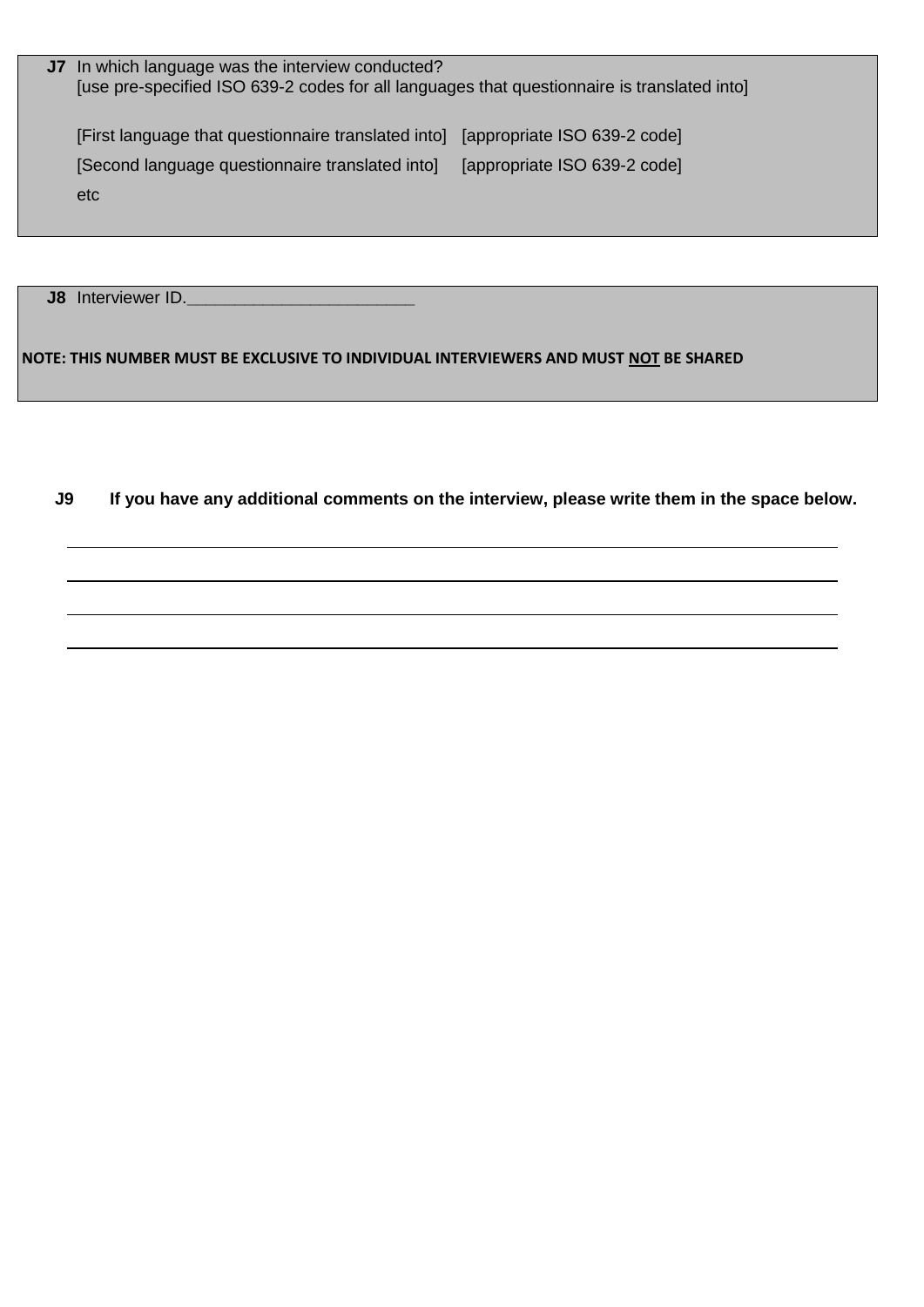### **QUESTIONS ON THE SUPPLEMENTARY QUESTIONNAIRE**

#### **Implementation note for national teams / fieldwork agencies**

Countries should include only one of the sections either J10-J12 OR J13-J14.

Countries with self-completion as the specified mode for the supplementary questionnaire should include J10-J12.

Countries with face-to-face as the specified mode for the supplementary questionnaire should include J13-J14.

## **Countries with self-completion as the specified mode for the supplementary questionnaire**

| Completed by the respondent with no help from you (self completion)               |        | <b>GO TO J12</b> |
|-----------------------------------------------------------------------------------|--------|------------------|
| Completed by the respondent but with some help from you<br>Face to face interview | 2<br>3 | <b>ASK J11</b>   |

without any help from you. Please tell me why you did not do this?

| GO TO<br>END |
|--------------|
|              |

**J12** Was the supplementary questionnaire...

Completed while you were present

Collected by you at a later date

Going to be returned by post

| 1 |                            |  |
|---|----------------------------|--|
| 2 | <b>GO TO</b><br><b>END</b> |  |
| 3 |                            |  |